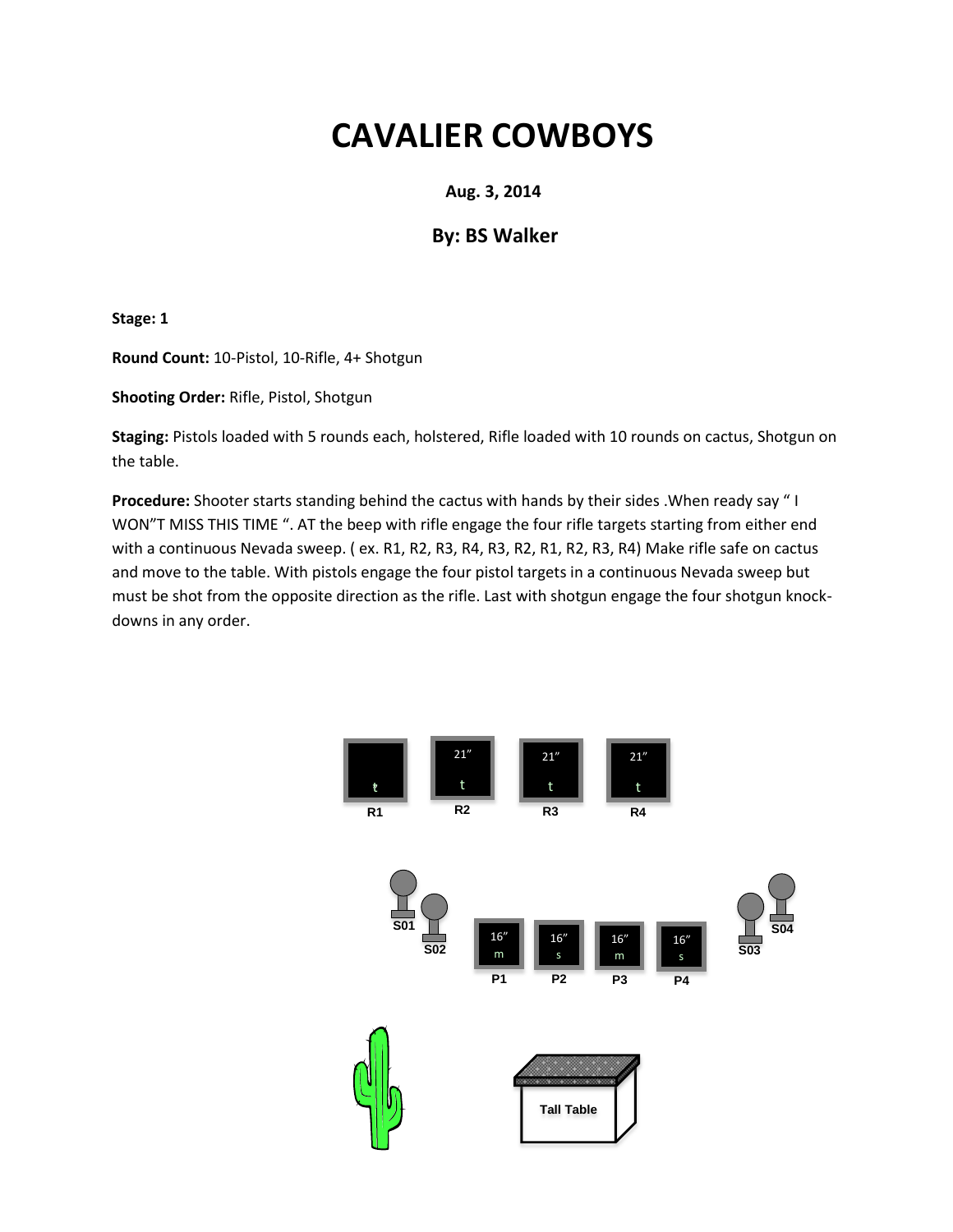**Aug. 3, 2014**

**Stage: 2**

**Round Count:** 10-Pistol, 10-Rifle, 4 + Shotgun

**Shooting Order:** Pistol, Rifle, Shotgun

**Staging:** Pistols loaded with 5 rounds each pointed safely down range by category, Rifle loaded with 10 rounds staged safely, Shotgun staged safely.

**Procedure:** Start standing behind table with pistol(s) pointed safely down range and when ready say "I WON'T MISS THIS TIME". At the beep engage all four pistol targets by shooting a 3,1,1 sweep from the left and then a 3,1,1 sweep from the right. (ex. P1, P1, P1, P2, P3, P4, P4, P4, P3, P2) Next with rifle engage the four rifle targets with the same instructions as the pistol. Last with shotgun engage the four shotgun knock-downs in any order.

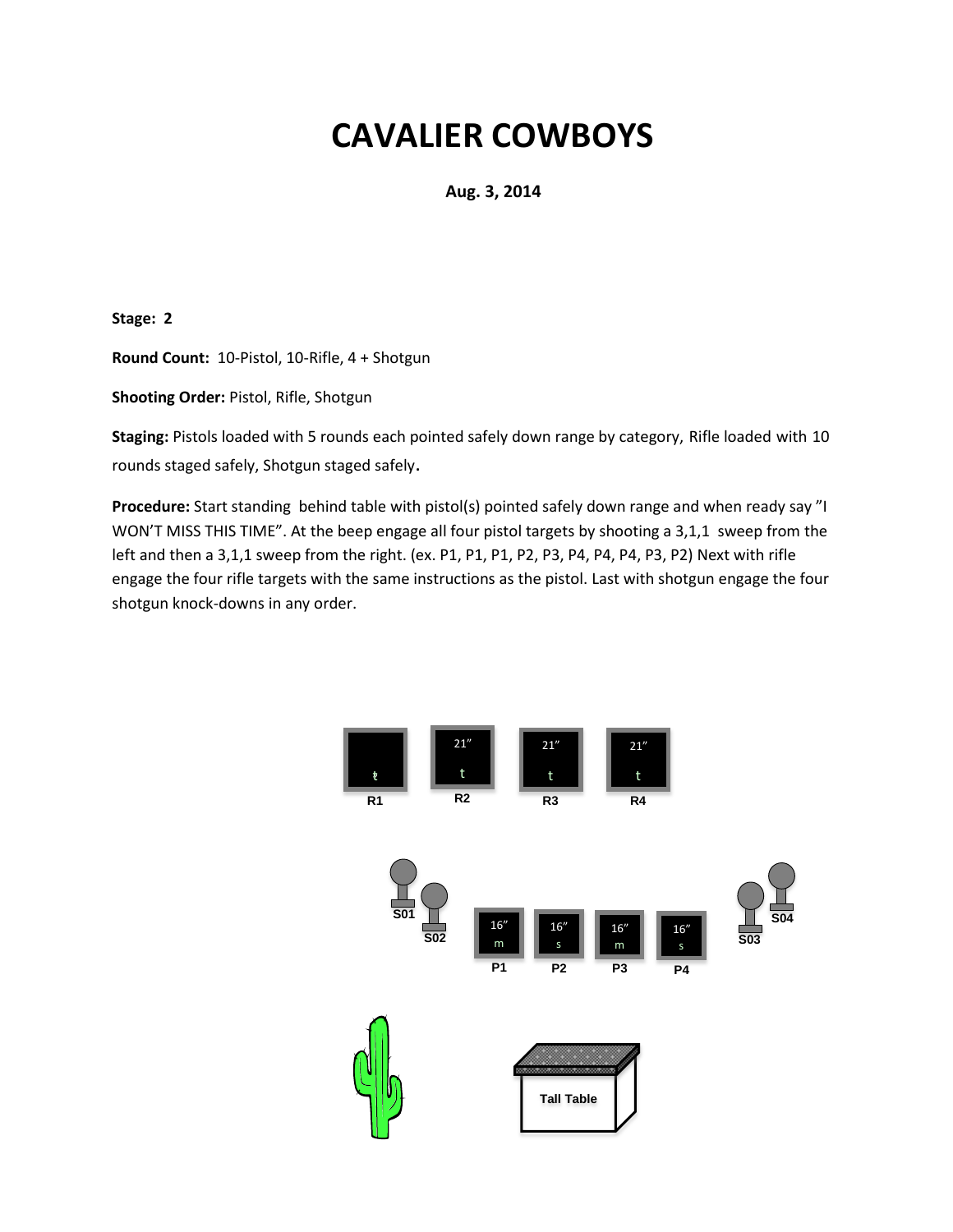**Aug. 3, 2014**

**Stage: 3**

**Round Count:** 10-Pistol, 10-Rifle, 4 + shotgun

**Shooting Order:** Rifle, Shotgun, Pistol

**Staging:** Pistols loaded with 5 rounds each, holstered, Rifle loaded with 10 rounds on cactus, Shotgun staged safely.

**Procedure:** Shooter starts standing behind cactus with hands above shoulders and says" I WON'T MISS THIS TIME". At the beep with rifle engage the four rifle targets in this order, inside, other inside, outside, other outside, inside, other inside, outside, other outside, inside, other inside. Next, move behind table and engage the four shotgun knock-downs with shotgun in any order. Last, draw pistols and engage the four pistol targets with the same instructions as the rifle.

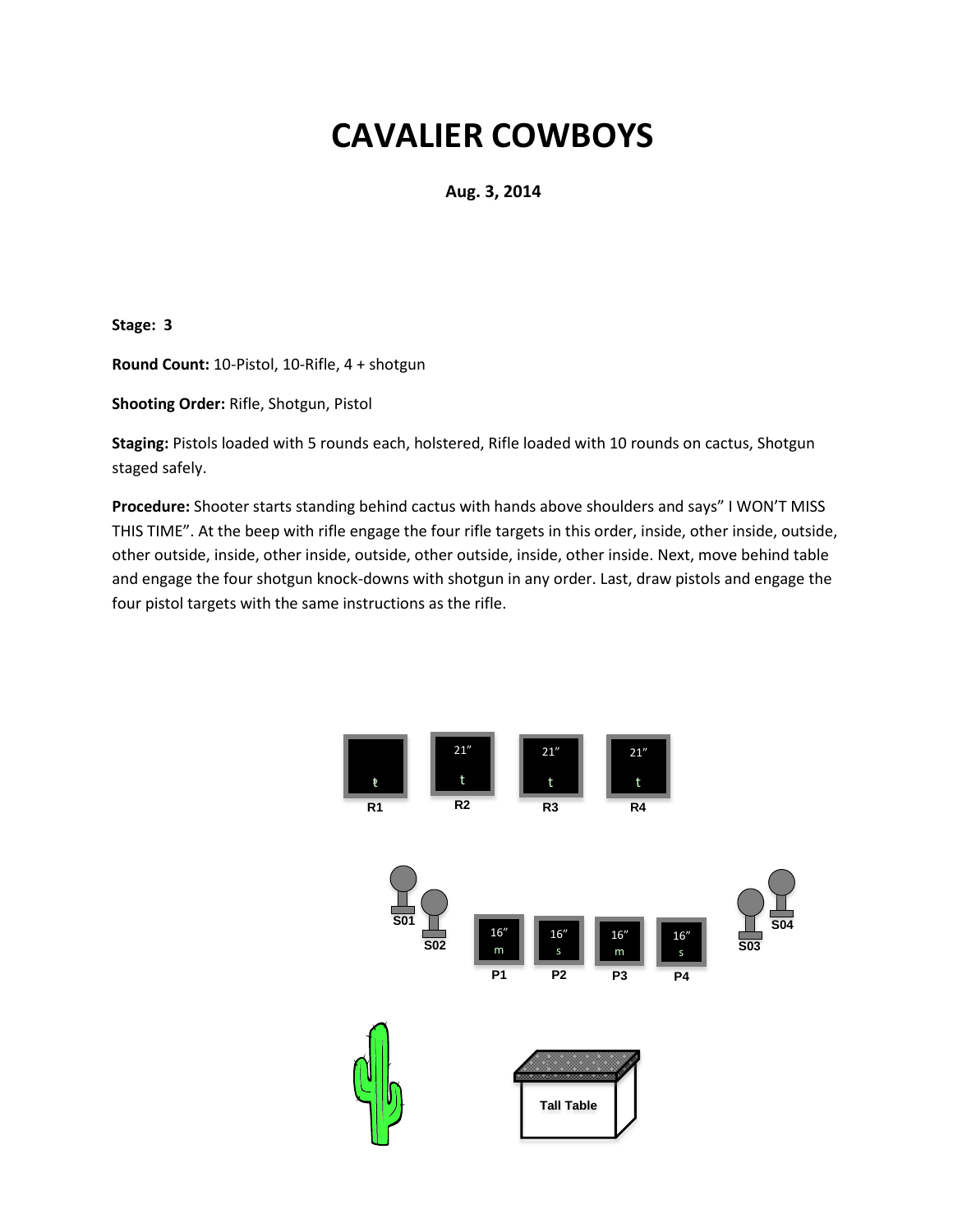**Aug. 3, 2014**

**Stage: 4**

**Round Count:** 10-Pistol, 10-Rifle, 4+ Shotgun

**Shooting Order**: Pistol, Rifle, Shotgun

**Staging:** Pistols loaded with 5 rounds each, holstered, Rifle loaded with 10 rounds in doorway, Shotgun staged safely.

**Procedure:** Start standing in doorway of saloon with both hands on door frame and when ready say " I WON'T MISS THIS TIME". At the beep with pistols engage the five pistol targets in this order, P1, P1, P2, P3, P3, P3, P3, P4, P5, P5. Next with rifle engage the five rifle targets with the same instructions as the pistol. Last with shotgun starting from either window engage the two shotgun knock-downs on that side than from the other window engage the two shotgun knock-downs on that side.

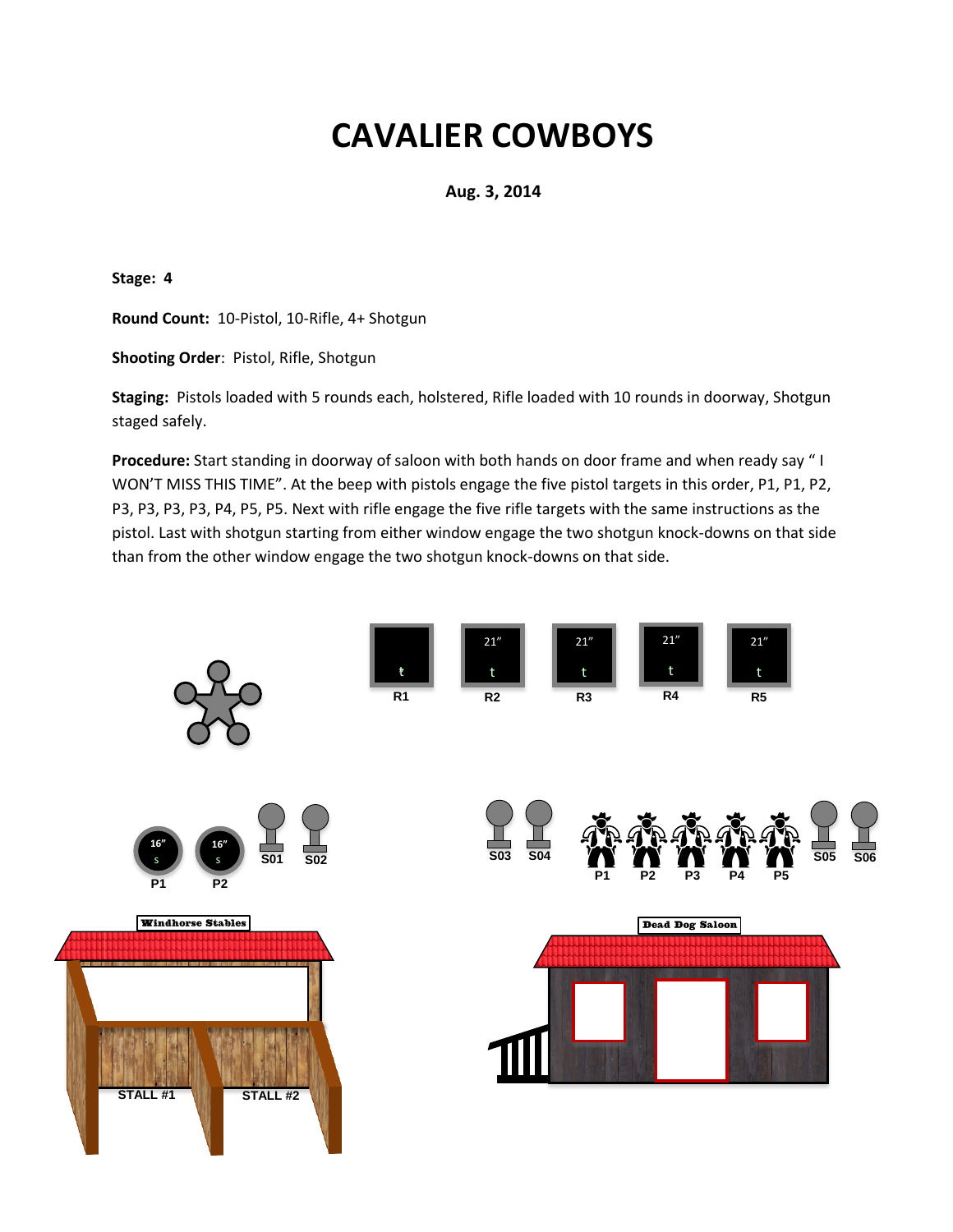**Aug. 3, 2014**

**Stage: 5**

**Round Count:** 10-Pistol, 10-Rifle, 2+Shotgun

**Shooting Order:** Rifle, Pistol, Shotgun

**Staging:** Pistols loaded with 5 rounds each, holstered, Rifle loaded with 10 rounds held at Cowboy Port Arms, Shotgun in stall two.

**Procedure:** Shooter starts standing in stall two of the Livery with rifle at Cowboy Port Arms and says "I WON'T MISS THIS TIME". At the beep with rifle engage the five plates on the Star target. Any remaining rounds will go on the dump plate which is the R1 target. Plates left on Star can now be engaged with the Shotgun and only plates left on Star and misses on the dump plate count as misses .Next with pistols engage the two pistol targets in this order, P1, P2, P2, P2, P1, P2, P1, P1, P1, P2. Last with shotgun engage the two shotgun knock-downs.